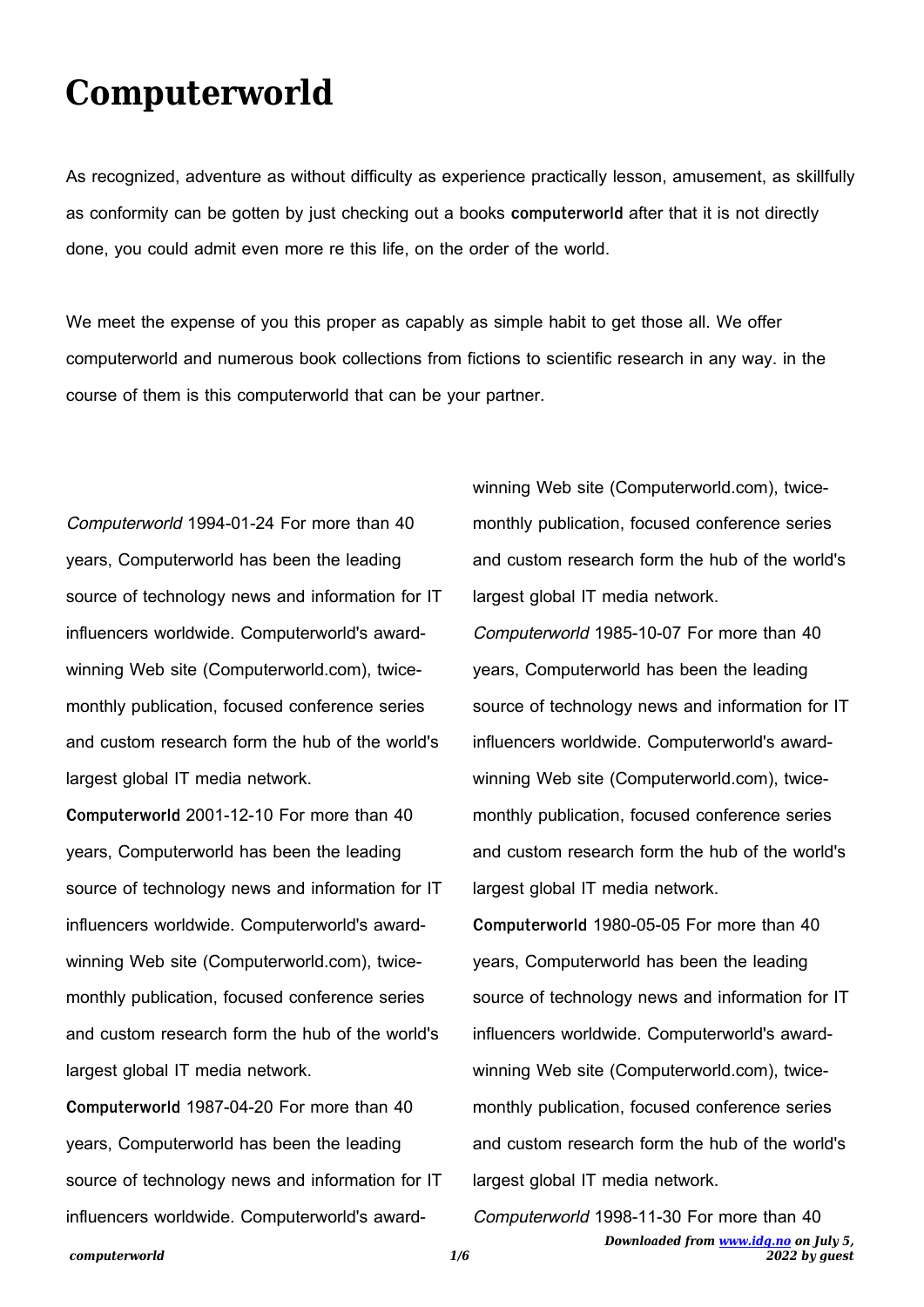years, Computerworld has been the leading source of technology news and information for IT influencers worldwide. Computerworld's awardwinning Web site (Computerworld.com), twicemonthly publication, focused conference series and custom research form the hub of the world's largest global IT media network.

Computerworld 1987-03-02 For more than 40 years, Computerworld has been the leading source of technology news and information for IT influencers worldwide. Computerworld's awardwinning Web site (Computerworld.com), twicemonthly publication, focused conference series and custom research form the hub of the world's largest global IT media network.

**Computerworld** 1985-04-22 For more than 40 years, Computerworld has been the leading source of technology news and information for IT influencers worldwide. Computerworld's awardwinning Web site (Computerworld.com), twicemonthly publication, focused conference series and custom research form the hub of the world's largest global IT media network.

Computerworld 1986-10-27 For more than 40 years, Computerworld has been the leading source of technology news and information for IT influencers worldwide. Computerworld's awardwinning Web site (Computerworld.com), twicemonthly publication, focused conference series and custom research form the hub of the world's largest global IT media network.

Computerworld 1981-10-26 For more than 40 years, Computerworld has been the leading source of technology news and information for IT influencers worldwide. Computerworld's awardwinning Web site (Computerworld.com), twicemonthly publication, focused conference series and custom research form the hub of the world's largest global IT media network.

**Computerworld** 1983-07-11 For more than 40 years, Computerworld has been the leading source of technology news and information for IT influencers worldwide. Computerworld's awardwinning Web site (Computerworld.com), twicemonthly publication, focused conference series and custom research form the hub of the world's largest global IT media network.

Computerworld 1985-07-22 For more than 40 years, Computerworld has been the leading source of technology news and information for IT influencers worldwide. Computerworld's awardwinning Web site (Computerworld.com), twicemonthly publication, focused conference series and custom research form the hub of the world's largest global IT media network.

**Computerworld** Alfred Elton Van Vogt 1983 Computerworld 1984-12-24 For more than 40 years, Computerworld has been the leading source of technology news and information for IT influencers worldwide. Computerworld's awardwinning Web site (Computerworld.com), twicemonthly publication, focused conference series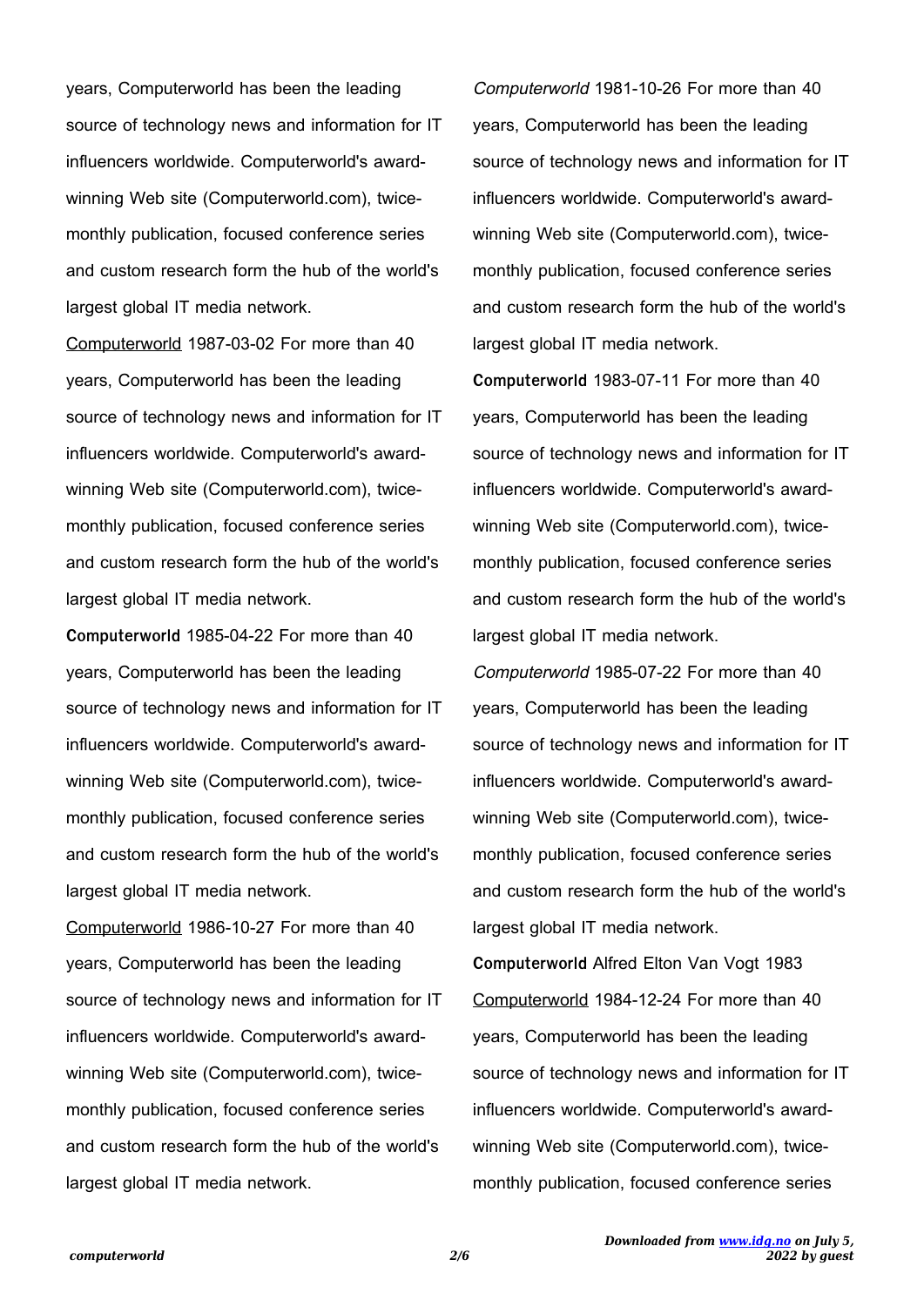and custom research form the hub of the world's largest global IT media network.

**Computerworld** 2000-04-03 For more than 40 years, Computerworld has been the leading source of technology news and information for IT influencers worldwide. Computerworld's awardwinning Web site (Computerworld.com), twicemonthly publication, focused conference series and custom research form the hub of the world's largest global IT media network.

**Computerworld** 1984-11 For more than 40 years, Computerworld has been the leading source of technology news and information for IT influencers worldwide. Computerworld's awardwinning Web site (Computerworld.com), twicemonthly publication, focused conference series and custom research form the hub of the world's largest global IT media network.

Computerworld 1976-12-20 For more than 40 years, Computerworld has been the leading source of technology news and information for IT influencers worldwide. Computerworld's awardwinning Web site (Computerworld.com), twicemonthly publication, focused conference series and custom research form the hub of the world's largest global IT media network.

Computerworld 1988-02-08 For more than 40 years, Computerworld has been the leading source of technology news and information for IT influencers worldwide. Computerworld's awardwinning Web site (Computerworld.com), twice-

monthly publication, focused conference series and custom research form the hub of the world's largest global IT media network.

**Computerworld** 1999-08-16 For more than 40 years, Computerworld has been the leading source of technology news and information for IT influencers worldwide. Computerworld's awardwinning Web site (Computerworld.com), twicemonthly publication, focused conference series and custom research form the hub of the world's largest global IT media network.

Computerworld 1983-04-11 For more than 40 years, Computerworld has been the leading source of technology news and information for IT influencers worldwide. Computerworld's awardwinning Web site (Computerworld.com), twicemonthly publication, focused conference series and custom research form the hub of the world's largest global IT media network.

**Computerworld** 1980-12 For more than 40 years, Computerworld has been the leading source of technology news and information for IT influencers worldwide. Computerworld's awardwinning Web site (Computerworld.com), twicemonthly publication, focused conference series and custom research form the hub of the world's largest global IT media network.

**Computerworld** 1993-11-01 For more than 40 years, Computerworld has been the leading source of technology news and information for IT influencers worldwide. Computerworld's award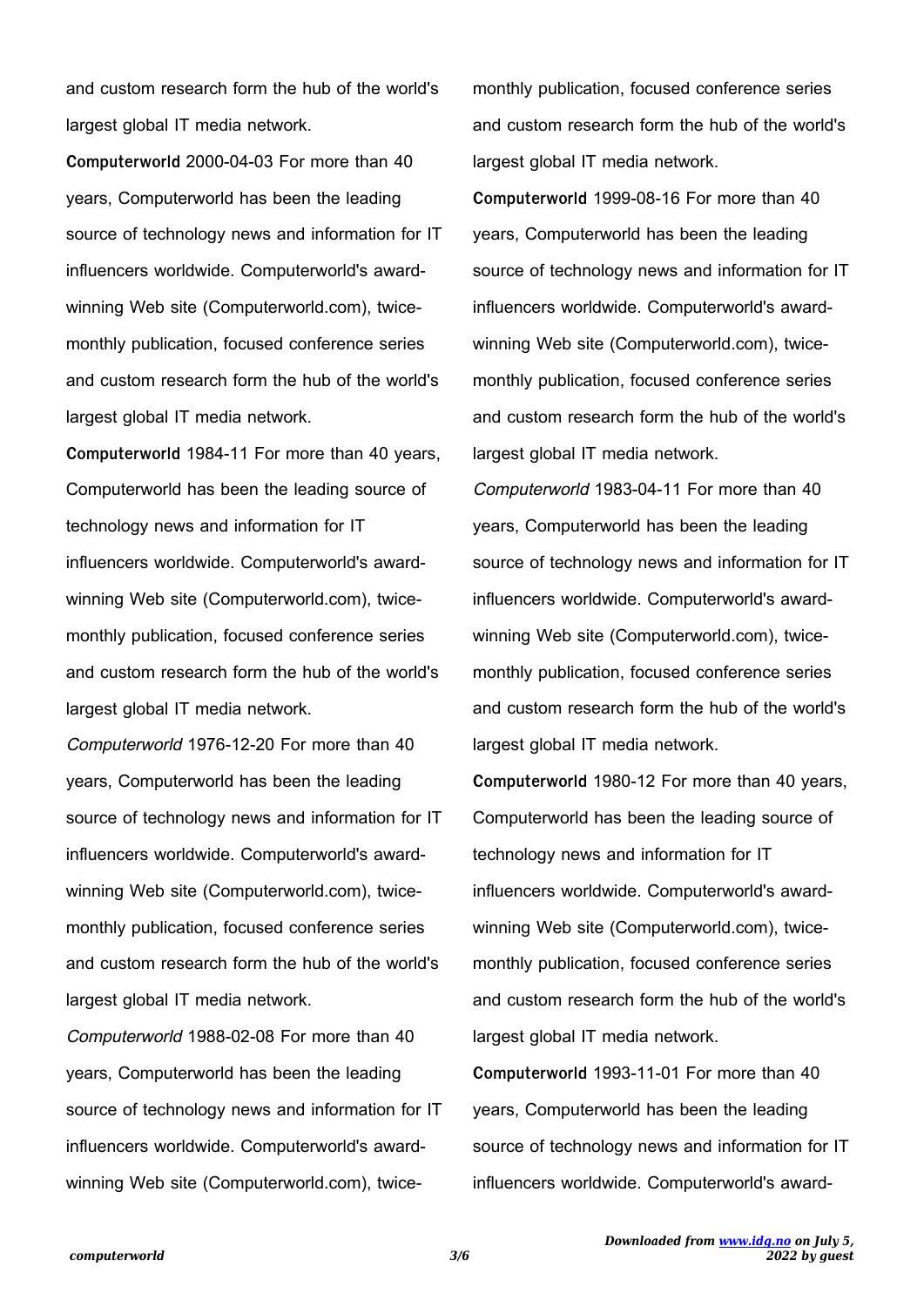winning Web site (Computerworld.com), twicemonthly publication, focused conference series and custom research form the hub of the world's largest global IT media network.

Computerworld 1982-03-15 For more than 40 years, Computerworld has been the leading source of technology news and information for IT influencers worldwide. Computerworld's awardwinning Web site (Computerworld.com), twicemonthly publication, focused conference series and custom research form the hub of the world's largest global IT media network.

Computerworld 1982-06-07 For more than 40 years, Computerworld has been the leading source of technology news and information for IT influencers worldwide. Computerworld's awardwinning Web site (Computerworld.com), twicemonthly publication, focused conference series and custom research form the hub of the world's largest global IT media network.

Computerworld 1986-01-13 For more than 40 years, Computerworld has been the leading source of technology news and information for IT influencers worldwide. Computerworld's awardwinning Web site (Computerworld.com), twicemonthly publication, focused conference series and custom research form the hub of the world's largest global IT media network.

**Computerworld** 1996-09-09 For more than 40 years, Computerworld has been the leading source of technology news and information for IT influencers worldwide. Computerworld's awardwinning Web site (Computerworld.com), twicemonthly publication, focused conference series and custom research form the hub of the world's largest global IT media network.

**Computerworld** 1980-10-20 For more than 40 years, Computerworld has been the leading source of technology news and information for IT influencers worldwide. Computerworld's awardwinning Web site (Computerworld.com), twicemonthly publication, focused conference series and custom research form the hub of the world's largest global IT media network.

Computerworld 1984-05-21 For more than 40 years, Computerworld has been the leading source of technology news and information for IT influencers worldwide. Computerworld's awardwinning Web site (Computerworld.com), twicemonthly publication, focused conference series and custom research form the hub of the world's largest global IT media network.

**Computerworld** 1985-03-25 For more than 40 years, Computerworld has been the leading source of technology news and information for IT influencers worldwide. Computerworld's awardwinning Web site (Computerworld.com), twicemonthly publication, focused conference series and custom research form the hub of the world's largest global IT media network. **Computerworld** 1977-09-26 For more than 40 years, Computerworld has been the leading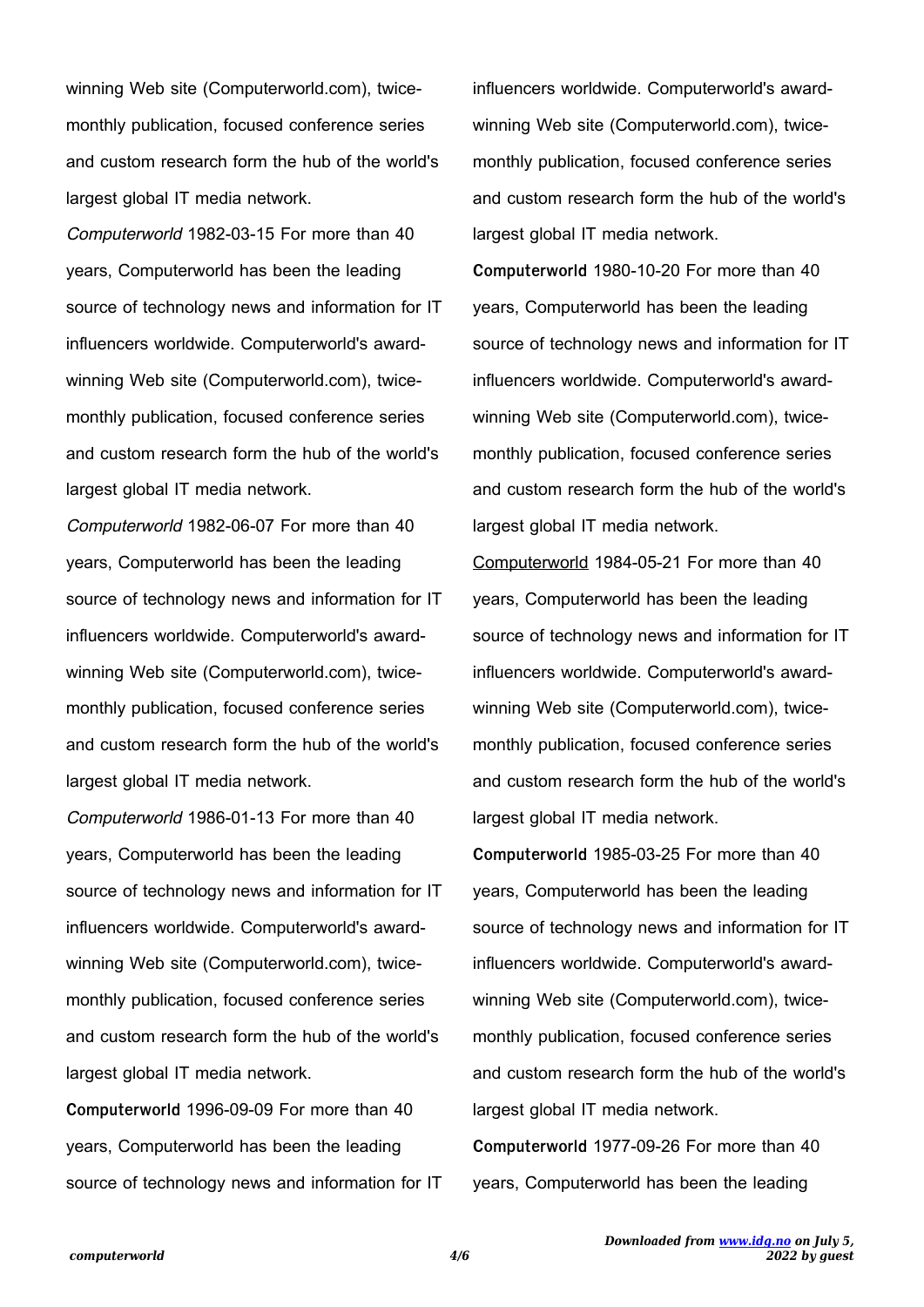source of technology news and information for IT influencers worldwide. Computerworld's awardwinning Web site (Computerworld.com), twicemonthly publication, focused conference series and custom research form the hub of the world's largest global IT media network.

**Computerworld** 1993-08-23 For more than 40 years, Computerworld has been the leading source of technology news and information for IT influencers worldwide. Computerworld's awardwinning Web site (Computerworld.com), twicemonthly publication, focused conference series and custom research form the hub of the world's largest global IT media network.

Computerworld 1985-09-30 For more than 40 years, Computerworld has been the leading source of technology news and information for IT influencers worldwide. Computerworld's awardwinning Web site (Computerworld.com), twicemonthly publication, focused conference series and custom research form the hub of the world's largest global IT media network.

**Computerworld** 1973-08-29 For more than 40 years, Computerworld has been the leading source of technology news and information for IT influencers worldwide. Computerworld's awardwinning Web site (Computerworld.com), twicemonthly publication, focused conference series and custom research form the hub of the world's largest global IT media network.

Computerworld 2000-03-06 For more than 40

years, Computerworld has been the leading source of technology news and information for IT influencers worldwide. Computerworld's awardwinning Web site (Computerworld.com), twicemonthly publication, focused conference series and custom research form the hub of the world's largest global IT media network.

Computerworld 1988 For more than 40 years, Computerworld has been the leading source of technology news and information for IT influencers worldwide. Computerworld's awardwinning Web site (Computerworld.com), twicemonthly publication, focused conference series and custom research form the hub of the world's largest global IT media network.

Computerworld 2000-05-22 For more than 40 years, Computerworld has been the leading source of technology news and information for IT influencers worldwide. Computerworld's awardwinning Web site (Computerworld.com), twicemonthly publication, focused conference series and custom research form the hub of the world's largest global IT media network.

**Computerworld** 1999-03-15 For more than 40 years, Computerworld has been the leading source of technology news and information for IT influencers worldwide. Computerworld's awardwinning Web site (Computerworld.com), twicemonthly publication, focused conference series and custom research form the hub of the world's largest global IT media network.